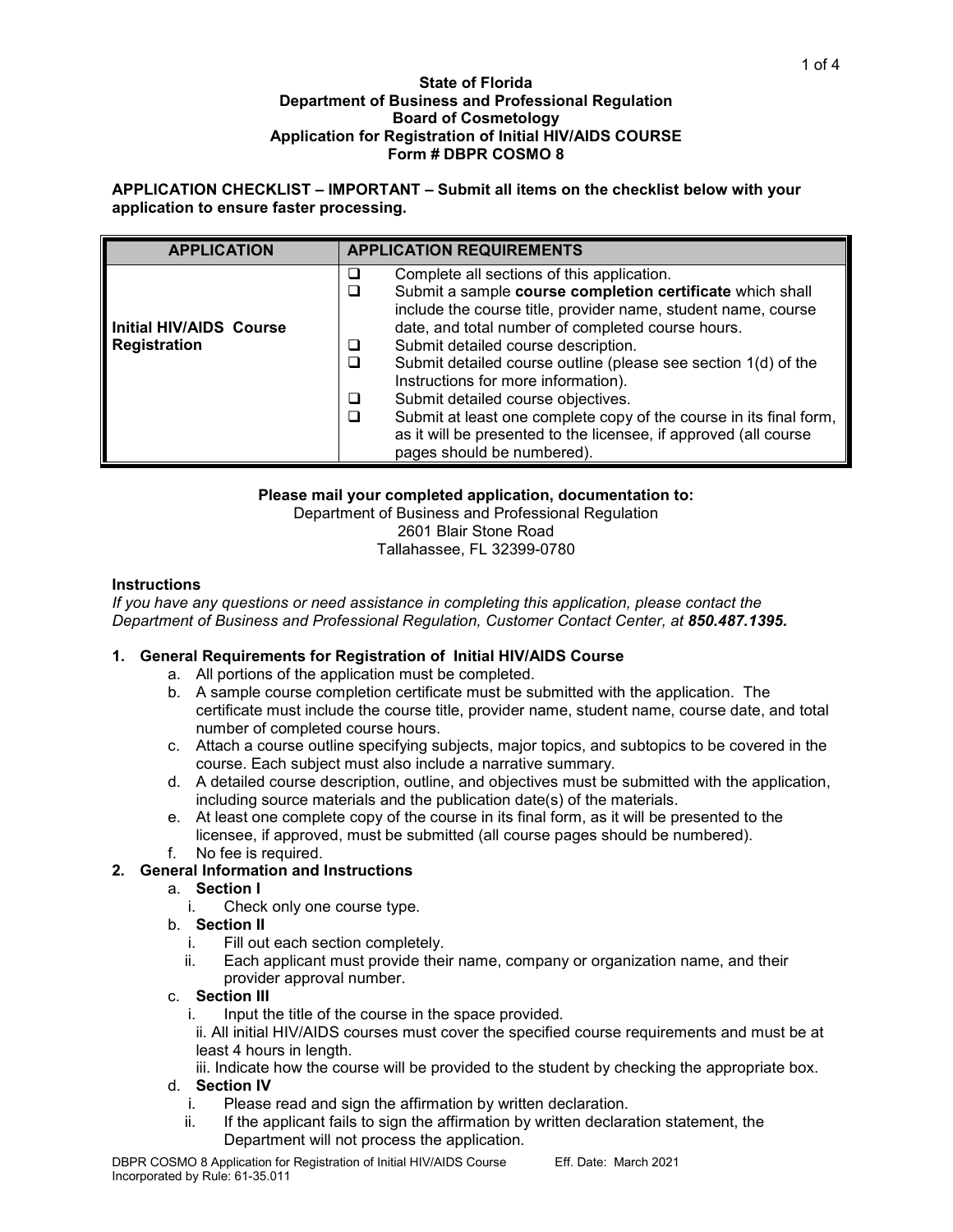### **3. Other Information**

- a. The course provider and application must be approved by the board before the provider can administer the course to any student for credit.
- b. All applications must be received at least sixty days in advance of a board meeting for consideration by the board.
- c. Providers should supply all students with a course completion certificate upon completion of the course.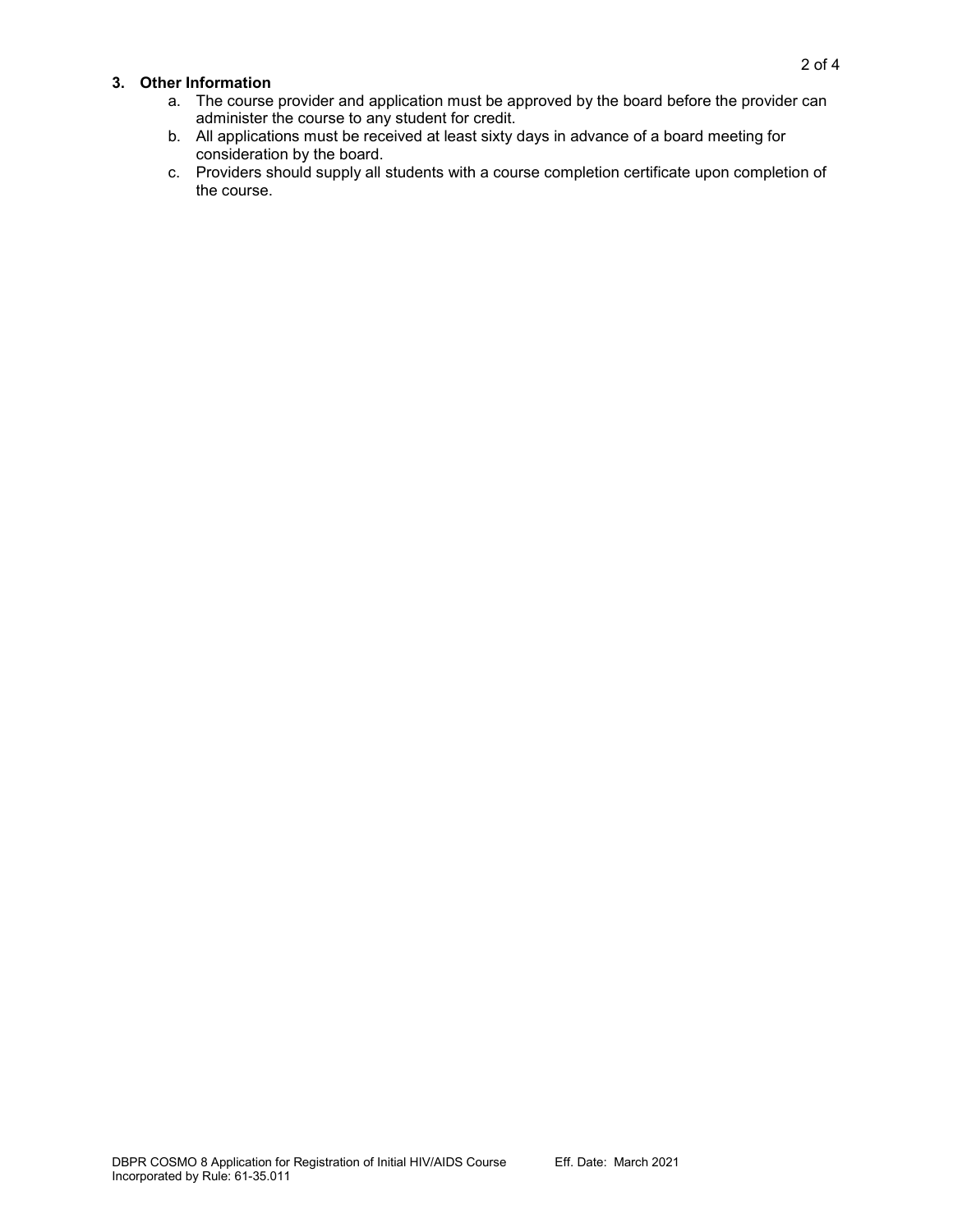#### **State of Florida Department of Business and Professional Regulation Board of Cosmetology Application for Registration of Initial HIV/AIDS Course Form # DBPR COSMO 8**

If you have any questions or need assistance in completing this application, please contact the Department of Business and Professional Regulation, Customer Contact Center, at **850.487.1395**. *For additional information see the Instructions at the beginning of this application.*

### **Section I – Application Type**

# **CHECK ONE OF THE APPLICATION TYPES** Initial HIV/AIDS Course [**0517/1030]**

### **Section II – Applicant Information- Provider**

| PROVIDER INFORMATION                      |                               |         |              |                        |  |  |
|-------------------------------------------|-------------------------------|---------|--------------|------------------------|--|--|
| Last/Surname (Provider)                   | First                         |         | Middle       | Suffix                 |  |  |
| Company/Organization Name                 |                               |         |              |                        |  |  |
|                                           |                               |         |              |                        |  |  |
| Social Security Number (or FEID)*         |                               |         |              |                        |  |  |
|                                           |                               |         |              |                        |  |  |
| Provider Approval Number (if applicable)  |                               |         |              |                        |  |  |
| <b>MAILING ADDRESS</b>                    |                               |         |              |                        |  |  |
| Street Address or P.O. Box                |                               |         |              |                        |  |  |
|                                           |                               |         |              |                        |  |  |
| City                                      |                               |         | <b>State</b> | Zip Code (+4 optional) |  |  |
| County (if Florida address)               |                               | Country |              |                        |  |  |
|                                           | <b>CONTACT INFORMATION</b>    |         |              |                        |  |  |
| <b>Contact Name:</b>                      |                               |         |              |                        |  |  |
| <b>Primary Phone Number</b>               | <b>Primary E-Mail Address</b> |         |              |                        |  |  |
| <b>BUSINESS LOCATION ADDRESS</b>          |                               |         |              |                        |  |  |
| <b>Street Address</b>                     |                               |         |              |                        |  |  |
|                                           |                               |         |              |                        |  |  |
| City                                      |                               |         | <b>State</b> | Zip Code               |  |  |
| County (if Florida address)               |                               | Country |              |                        |  |  |
| ADDITIONAL CONTACT INFORMATION (OPTIONAL) |                               |         |              |                        |  |  |
| <b>Alternate Phone Number</b>             |                               |         | Fax Number   |                        |  |  |
| Alternate E-Mail Address                  |                               |         |              |                        |  |  |

\* The disclosure of your Social Security number is mandatory on all professional and occupational license applications, is solicited by the authority granted by 42 U.S.C. §§ 653 and 654, and will be used by the Department of Business and Professional Regulation pursuant to §§ 409.2577, 409.2598, 455.203(9), and 559.79(3), Florida Statutes, for the efficient screening of applicants and licensees by a Title IV-D child support agency to assure compliance with child support obligations. It is also required by § 559.79(1), Florida Statutes, for determining eligibility for licensure and mandated by the authority granted by 42 U.S.C. § 405(c)(2)(C)(i), to be used by the Department of Business and Professional Regulation to identify licensees for tax administration purposes.

3 of 4